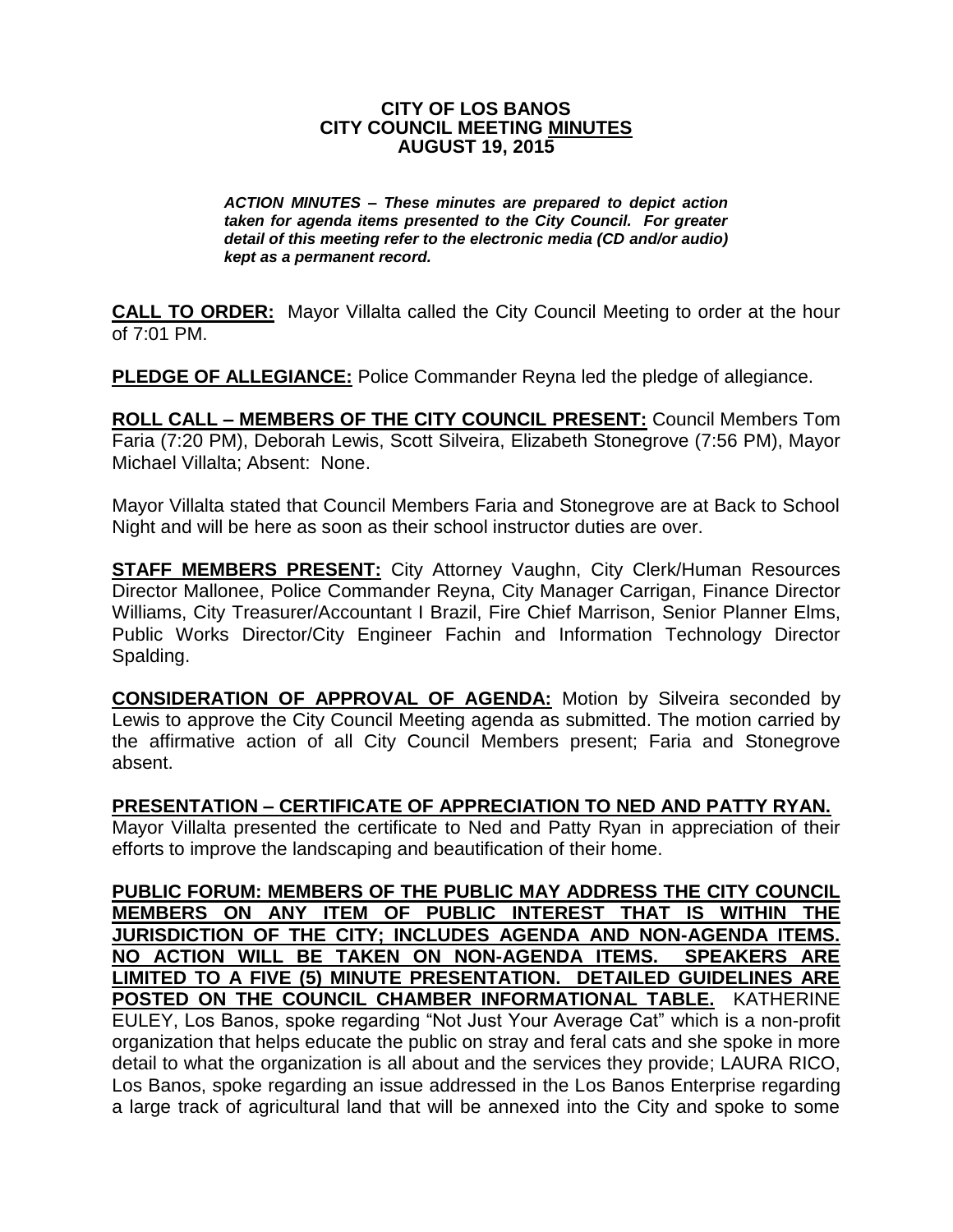history which included a quote from 200 years ago; GEANETTE DURAN, Los Banos, spoke regarding the Not Just Your Average Cat organization and how she didn't realize there was a cat problem until just a few years ago, there are people in town that feed homeless cats, and the group's efforts to educate the community regarding spay and neuter clinics and other services that they provide, how the program is quite successful and would like to see the City get behind them on this and realize that their program is working, and how the Trap-Neuter-Return program works. No one else came forward to speak and the public forum was closed.

**CONSIDERATION OF APPROVAL OF CONSENT AGENDA.** Motion by Lewis, seconded by Silveira to approve the consent agenda as follows: Check Register for #154706 – #155059 in the Amount of \$688,302.21; Minutes for the August 5, 2015 City Council Meeting; Waiver of Business License Fee for Greater San Joaquin Umpire Association; City Council Resolution No. 5687 – Adopting a Revised Budget for the 2015/2016 Fiscal Year as it Pertains to Expenditures in the Building Department's Professional Services Account. The motion carried by the affirmative action of all City Council Members present, Faria and Stonegrove absent.

Council Member Faria arrived to the City Council Meeting at 7:20 PM.

**PUBLIC HEARING – TO RECEIVE PUBLIC COMMENT AND CONSIDERATION OF A GENERAL PLAN AMENDMENT #2015-02 AND ZONE CHANGE #2015-02 FOR CAMNIC LLC FOR ONE (1) PARCEL CURRENTLY DESIGNATED MEDIUM DENSITY RESIDENTIAL TO NEIGHBORHOOD COMMERCIAL AND TO RE-ZONE THE SAME PROPERTY FROM LOW DENSITY RESIDENTIAL (R-1) TO NEIGHBORHOOD COMMERCIAL (C-N) FOR THE PROPERTY LOCATED AT 745 WEST J STREET, APN 027-094-005.** Senior Planner Elms presented the staff report which included a PowerPoint.

Mayor Villalta opened the public hearing. No one came forward to speak and the public hearing was closed.

Council Member Silveira stated he feels it is a good thing that they purchased this building because it is an eye sore and glad to see that someone saw some value in this property.

Motion by Silveira, seconded by Faria to waive the second reading of Ordinance No. 1132 – Amending the Official Zoning Map by Rezoning Property Located at 745 West J Street from Low Density Residential (R-1) to Neighborhood Commercial (C-N). The motion carried by the affirmative action of all City Council Members present, Stonegrove absent.

Motion by Silveira, seconded by Faria to adopt Ordinance No. 1132 – Amending the Official Zoning Map by Rezoning Property Located at 745 West J Street from Low Density Residential (R-1) to Neighborhood Commercial (C-N). The motion carried by the following roll call vote: AYES: Faria, Lewis, Silveira, Villalta; NOES: None; ABSENT: Stonegrove.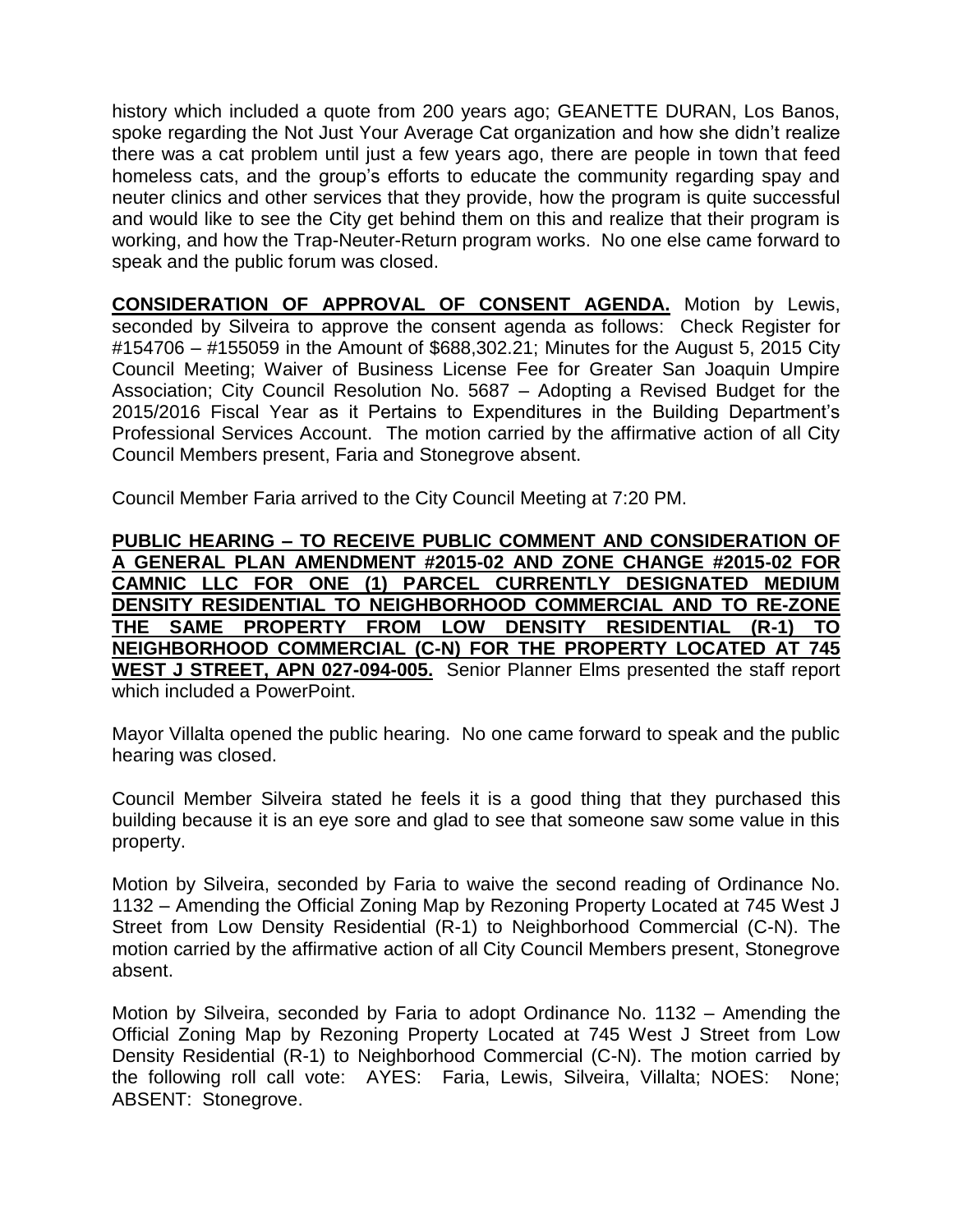**PUBLIC HEARING – TO RECEIVE PUBLIC COMMENT AND CONSIDERATION OF A CONDITIONAL USE PERMIT TO ALLOW THE USE OF TYPE 41 ALCOHOL LICENSE FOR THE ON-SALE OF BEER AND WINE IN CONJUNCTION WITH AN EATING ESTABLISHMENT (HOOK & LADDER HOT WINGS), FOR THE BUSINESS LOCATED AT 245 WEST PACHECO BOULEVARD, SUITES A & B, APN 027-161- 042; CITY COUNCIL RESOLUTION NO. 5688 – APPROVING CONDITIONAL USE PERMIT #2015-08 FOR THE ON-SALE OF BEER AND WINE FOR HOOK & LADDER HOT WINGS LOCATED AT 245 WEST PACHECO BOULEVARD, SUITES A & B.** Senior Planner Elms presented the staff report which included a PowerPoint.

Council Member Silveira inquired as to the 11:00 PM close time and if it is part of the Conditional Use Permit for which Senior Planner Elms stated that yes it is part of their operational statement and if they wanted to change that it would have to go back to the Planning Commission for approval and ultimately to the City Council for approval.

Mayor Villalta opened the public hearing. No one came forward to speak and the public hearing was closed.

Motion by Silveira, seconded by Faria to adopt City Council Resolution No. 5688 – Approving Conditional Use Permit #2015-08 for the On-sale of Beer and Wine for Hook & Ladder Hot Wings Located at 245 West Pacheco Boulevard, Suites A & B. The motion carried by the affirmative action of all City Council Members present, Stonegrove absent.

**PUBLIC HEARING – TO RECEIVE PUBLIC COMMENT AND CONSIDERATION OF AN ORDINANCE AMENDING TITLE 8 BUILDING REGULATIONS OF THE CITY OF LOS BANOS MUNICIPAL CODE, TO PROVIDE AN EXPEDITED, STREAMLINED SOLAR PERMITTING PROCESS THAT COMPLIES WITH THE SOLAR RIGHTS ACT AND ASSEMBLY BILL 2188 (FIRST READING & INTRODUCTION); ORDINANCE NO. 1133 – AMENDING TITLE 8 OF THE LOS BANOS MUNICIPAL CODE BY ADDING CHAPTER 6 TO PROVIDE AN EXPEDITED, STREAMLINED PERMITTING PROCESS FOR SMALL RESIDENTIAL ROOFTOP SOLAR SYSTEMS.** Fire Chief Marrison stated that he is turning over the presentation to Mike Brinkman with CSG who spoke regarding the expedited permitting process as it pertains to AB 2188.

Mayor Villalta inquired as to what constituted a small rooftop and wanted to be sure that this expedited service doesn't lessen the product or installation of the solar systems.

Mayor Villalta opened the public hearing. No one came forward to speak.

Council Member Lewis stated that the City has already been streamlining the solar permitting process and this is just officially putting it in Los Banos Municipal Code and noted that there is a HERO program to help citizens have solar systems installed in their home, which is a really good thing.

Motion by Lewis, seconded by Silveira to waive the first reading of Ordinance No. 1133 – Amending Title 8 of the Los Banos Municipal Code by Adding Chapter 6 to Provide an Expedited, Streamlined Permitting Process for Small Residential Rooftop Solar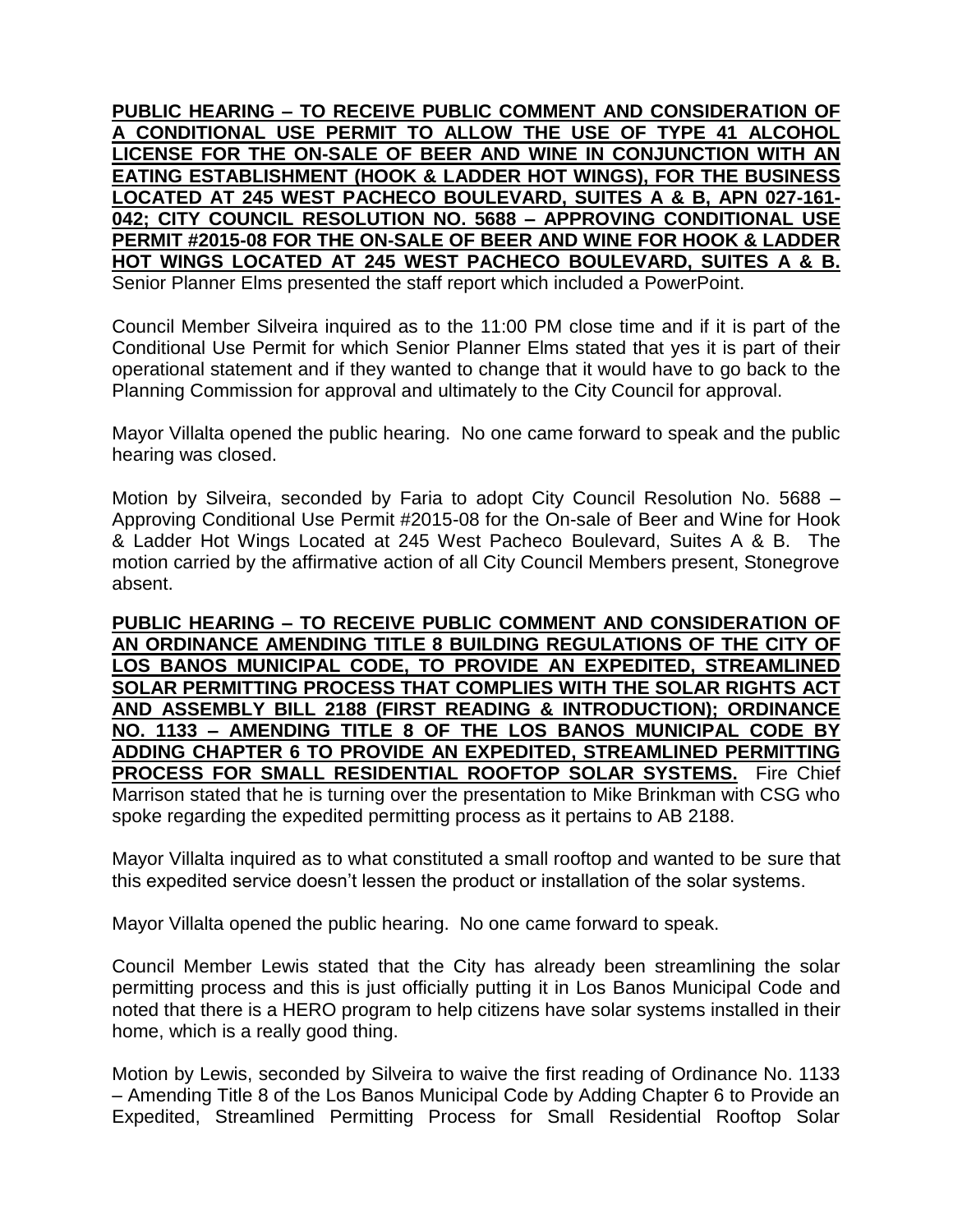Systems. The motion carried by the affirmative action of all City Council Members present, Stonegrove absent.

Motion by Lewis, seconded by Silveira to introduce Ordinance No. 1133 – Amending Title 8 of the Los Banos Municipal Code by Adding Chapter 6 to Provide an Expedited, Streamlined Permitting Process for Small Residential Rooftop Solar Systems. The motion carried by the following roll call vote: AYES: Faria, Lewis, Silveira, Villalta; NOES: None; ABSENT: Stonegrove.

**CONSIDERATION OF THE ADOPTION OF CITY COUNCIL RESOLUTION NO. 5689 – ADOPTING THE 2014 MERCED COUNTY MULTI-JURISDICTIONAL LOCAL HAZARD MITIGATION PLAN.** Fire Chief Marrison presented the staff report which included a PowerPoint presentation.

*Council Member Stonegrove arrived to the City Council Meeting at 7:56 PM.*

Motion by Faria, seconded by Lewis to adopt City Council Resolution No. 5689 – Adopting the 2014 Merced County Multi-Jurisdictional Local Hazard Mitigation Plan. The motion carried by the affirmative action of all City Council Members present.

**CONSIDERATION OF THE ADOPTION OF CITY COUNCIL RESOLUTION NO. 5690 – APPROVING THE 'DRAFT LOS BANOS STATE ROUTE 152 COMPREHENSIVE OPERATIONAL STUDY' DATED JUNE 1, 2015, AS PREPARED BY THE CALIFORNIA DEPARTMENT OF TRANSPORTATION WITH THE FOLLOWING EXCEPTIONS: THE INSTALLATION OF THE RAISED MEDIANS AS OUTLINED IN THE DRAFT STUDY IS NOT APPROVED BY THE CITY COUNCIL; ALL INTERSECTION WIDENING IMPROVEMENTS TO ACCOMMODATE U-TURNS ARE NOT APPROVED BY THE CITY COUNCIL; THE INSTALLATION OF CUL-DE-SAC ON 9TH STREET AT THE INTERSECTION OF STATE ROUTE 152 AND 9TH STREET IS NOT APPROVED BY THE CITY COUNCIL; AND THE CLOSING OF EXISTING DRIVEWAYS ONTO STATE ROUTE 152 IS NOT APPROVED BY THE CITY COUNCIL.** Public Works Director/City Engineer Fachin presented the staff report.

Mayor Villalta inquired as to if the crosswalk at Center Avenue and  $11<sup>th</sup>$  Street would be eliminated, for which Public Works Director/City Engineer Fachin stated no. Council Member Lewis inquired as to the signaling upgrades and if that would include any proposal for public safety and emergency vehicles to hold lights when needed, for which Public Works Director/City Engineer Fachin stated that the function already exists with the current signals, and he also noted that Merced College-Los Banos came out and spoke in support of bicycle routes to the Los Banos campus college site. City Manager Carrigan stated that a lot of the potential highway bypass is in the county and Merced College did come to us and ask for assistance in facilitating the route to the college. Council Member Stonegrove inquired as to if the synchronization of the lights and the raised medians are they mutually exclusively or has it always been like that, for which for which Public Works Director/City Engineer Fachin stated that it has always been like that. Council Member Lewis stated that the Fire Department has the ability to control the signal lights, but do ambulances, for which Fire Chief Marrison stated no, not even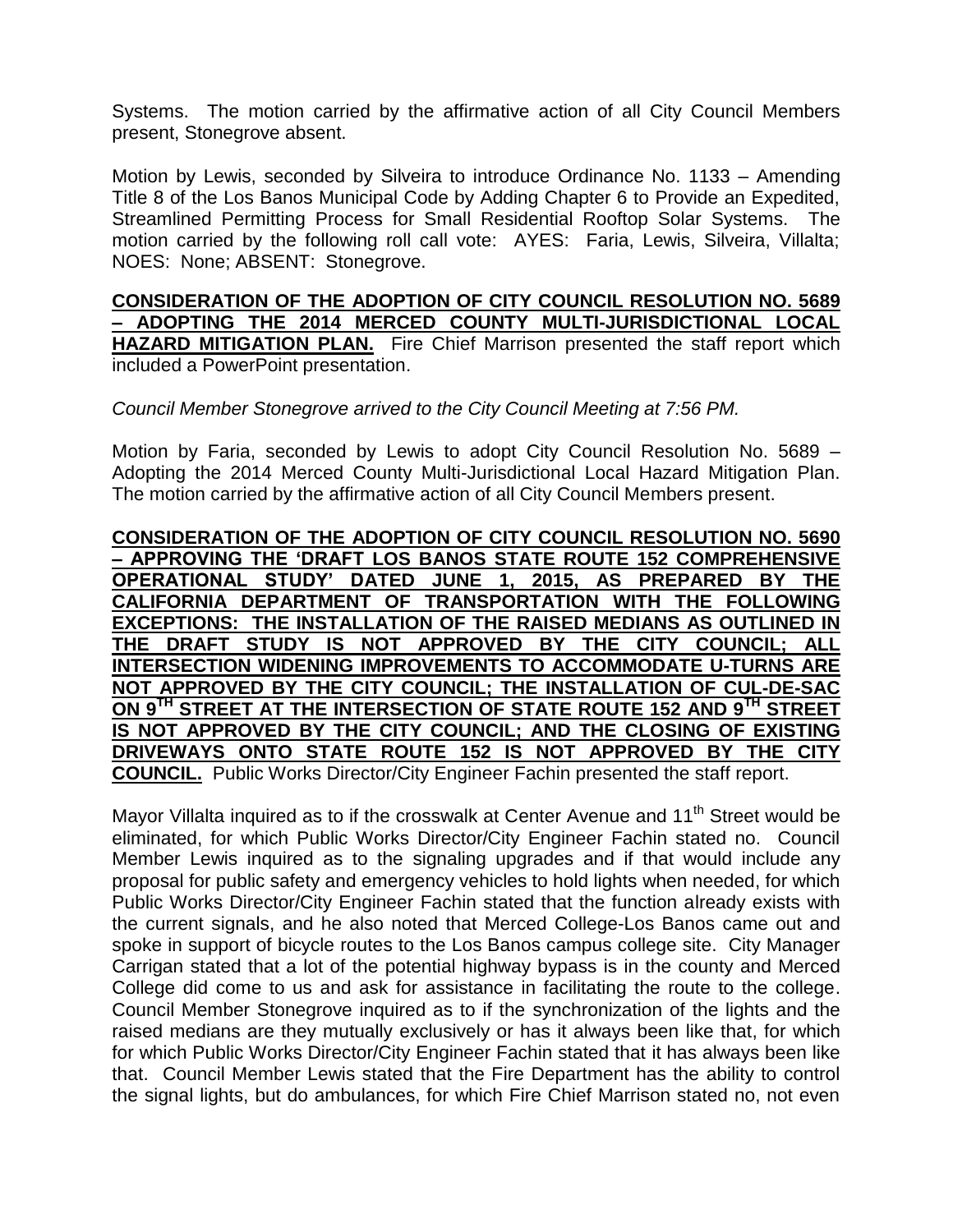the Police Department does, jus the Fire Department vehicles. Council Member Faria stated that having the lights timed is a great solution.

Motion by Faria, seconded by Lewis to adopt City Council Resolution No. 5690 – Approving the "Draft Los Banos State Route 152 Comprehensive Operational Study' Dated June 1, 2015, as Prepared by the California Department of Transportation with the Following Exceptions: The Installation of the Raised Medians as Outlined in the Draft Study is Not Approved by the City Council; All Intersection Widening Improvements to Accommodate U-Turns are Not Approved by the City Council; The Installation of Cul-De-Sac on 9<sup>th</sup> Street at the Intersection of State Route 152 and 9<sup>th</sup> Street is Not Approved by the City Council; and the Closing of Existing Driveways onto State Route 152 is Not Approved by the City Council. The motion carried by the affirmative action of all City Council Members present.

**PRESENTATION REGARDING AN UPDATE ON CHROMIUM 6.** Public Works Director/City Engineer Fachin presented the staff report, which included a PowerPoint presentation.

Mayor Villalta stated that the standards have been lowered, so the City is taking corrective action to make sure we are in compliance and for the safety of the Los Banos citizens. City Manager Carrigan thanked Public Works Director/City Engineer Fachin and Provost & Pritchard for all their work on this, how he likes the pilot ideas and is frustrated with the State of California and the those in Sacramento, and inquired as to what happens if we get a lot of water with Godzilla El Nino, if that would help the Chrom 6 levels in the water, for which Public Works Director/City Engineer Fachin explained that it probably would not. City Manager Carrigan stated that the City is taking this very very seriously, looking for a solution that is financially viable. Council Member Silveira stated that this is a mandated issue, we are within the Federal standards but not within the State of California standards, how this is just another unfunded government mandate, noting how on June 30, 2014 we were in compliance and then one day later on July 1, 2014 we were out of compliance because of a change in State of California government standards; Council Member Stonegrove inquired as to the special company mentioned who had been in touch with any other cities in the valley, for which Public Works Director/City Engineer Fachin stated yes there is one other city besides Los Banos they are considering working with, with a two month start date. Council Member Faria is pleased to see that we are hitting this very aggressively, he feels there will be funding out there and the City is doing everything in their power to treat the water.

Informational item only, no action to be taken.

**ADVISEMENT OF PUBLIC NOTICES (Four Reports).** Senior Planner Elms stated that there will be four (4) public hearings at the August 26, 2015 Planning Commission Meeting to consider approval of Site Plan #2015-03 for Eakins Properties for the development of a 5,000 square foot industrial warehouse located within the Industrial zoning district in what is known as the Pacheco Pass Commerce Center on Commerce Way off of Willmott Avenue; a Conditional Use Permit to allow the use of a Type 41 Alcohol License for the on-sale of beer and wine in conjunction with an eating establishment for J & N Restaurant located at 933 Sixth Street; Mobile Vendor Permit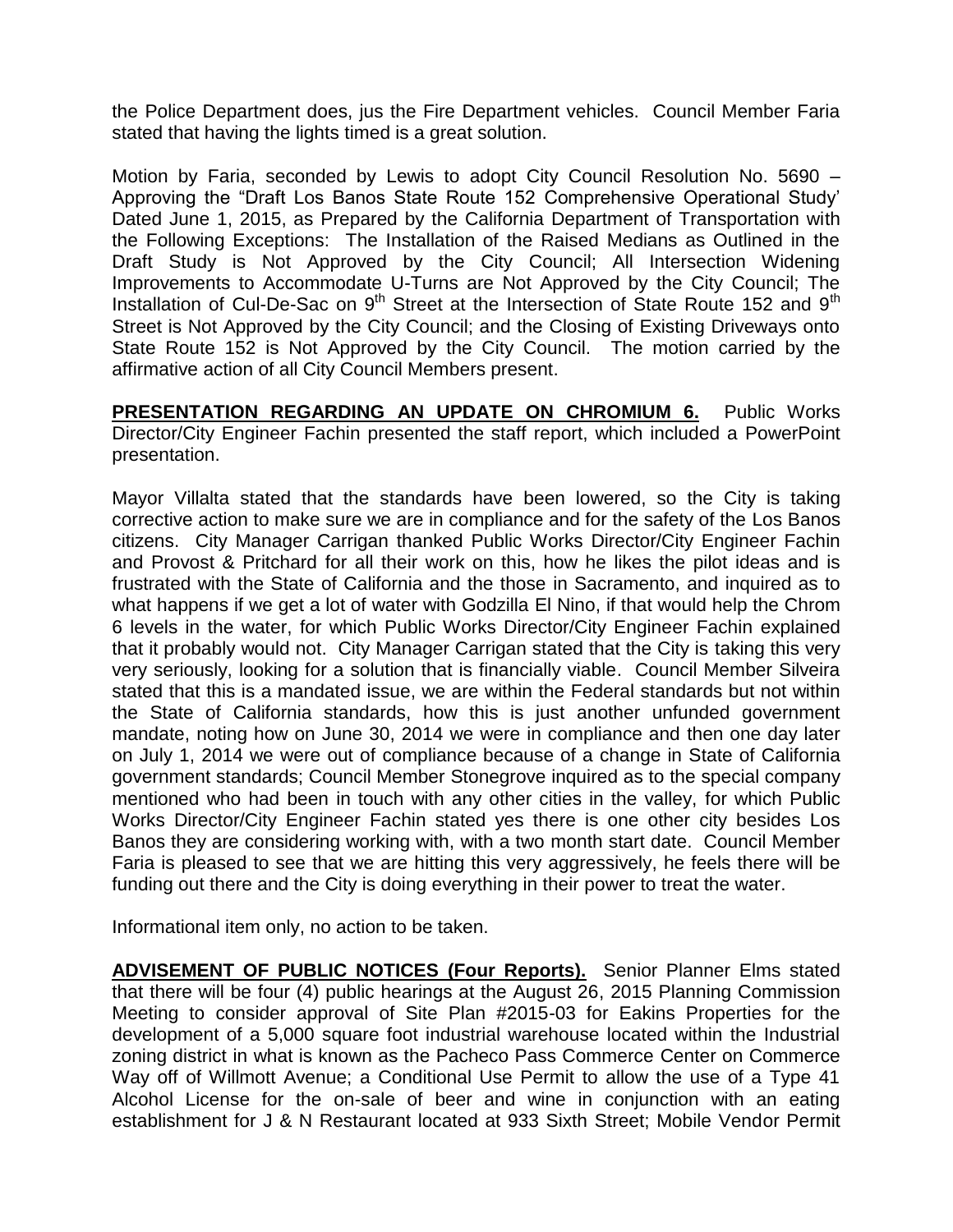#2015-03 to allow the operation of a mobile trailer to vend on private property located at 1725 W. Pacheco Boulevard; a recommendation to the Los Banos City Council to adopt a proposed ordinance to regulate and create a process for Temporary Uses on private (non-residential) property in the City of Los Banos.

**CITY MANAGER REPORT.** City Manager Carrigan stated that October is Cancer Awareness Month and at the September 16, 2015 City Council Meeting it will be proclaimed so and spoke regarding how the Fire Department is selling pink t-shirts for an annual fundraiser they do each year, encouraging the public to wear pink all month long in October; on September 12, 2015 at Henry Miller Plaza at 5:00 p.m. the Fire Department is putting on their 125<sup>th</sup> birthday celebration and asked Fire Chief Marrison to explain what will be going on at the event, for which he explained. City Manager Carrigan asked Public Works Director/City Engineer Fachin to talk about water conservation, for which he did, noting that the State mandated goal is 20% and how we need to be more stringent and cut back on our park watering, enforcement efforts, working with the School District on cutting back on non essential fields, how he feels we are doing very well but the City will be getting a little stricter, and will be bringing forward a conservation ordinance for City Council consideration. Mayor Villalta stated that in the near future, he will be writing a letter that will be sent out to merchants regarding fundraiser car washes, it is not our intent to stop or hurt our fundraising events and how car washes are not just something we should do

## **CITY COUNCIL MEMBER REPORTS.**

**ELIZABETH STONEGROVE:** Stated that she is excited and looking forward to the September 12<sup>th</sup> 125<sup>th</sup> Birthday Celebration for the Fire Department, welcome back all the students last week and this week, as she hopes to have a great school year.

**TOM FARIA:** Nothing to report for tonight.

**DEBORAH LEWIS:** She congratulated our Fire Chief on how the great Fire Department is, noting how our some of our Fire Fighters returned home safely from a strike team assignment and thanked them for their dedication and service to not just our community but those that they serve on their strike team assignment.

**SCOTT SILVEIRA:** He spoke regarding the September 11, 2015 CASA event being held at the Fairgrounds; how as you drive around town you can see that we are doing a lot of work to our storm drain system and our streets are in really good shape, the plan that we have in place allows us to keep up on our streets, and commended the Roads Department with the City of the great job they are doing.

**MAYOR MICHAEL VILLALTA:** He spoke regarding the Neighborhood Watch Program and how you cannot believe what a different it makes, encouraged all to call the Los Banos Police Department and they will help you organize one, it is the best offense to making sure that your neighborhood is safe; how schools are back in session and hopes everyone has a wonderful year, how the Los Banos Unified School District just surpassed 10,000 students and the wonderful job they do.